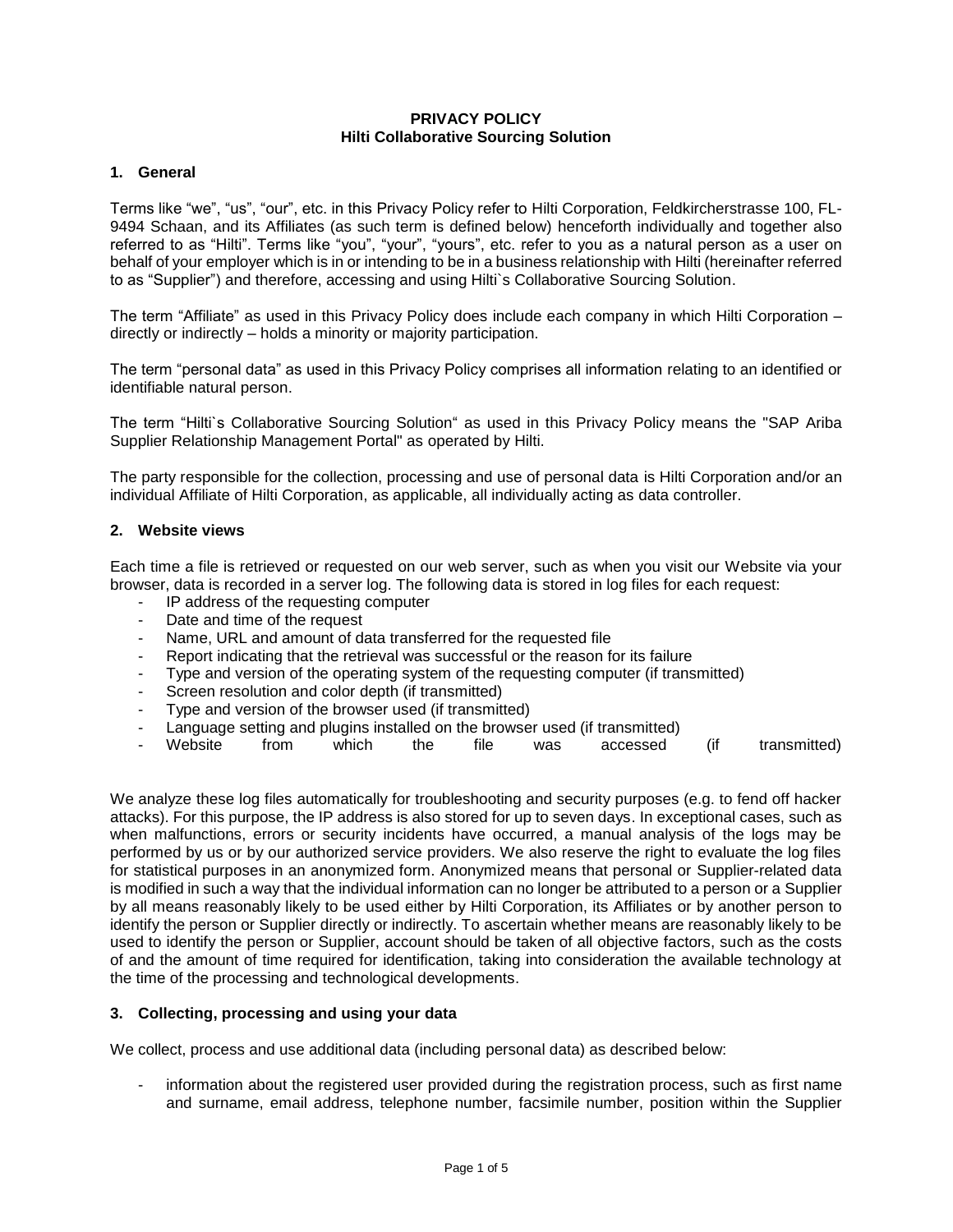and/or respective department and, Supplier name, Supplier address, Supplier number, VAT number and other Supplier-related information

user name and password when logging in

We collect, process and use this data:

- to enable you to access, use the Website including its functionalities being made accessible to you as a registered user;
- to prevent abusive or illegal use of the Website
- to answer your questions and respond to the requests you make via the Website, for example, in connection with the provision of technical support or other advisory services;
- to administer surveys, competitions, prize draws, sourcing events or other activities or events in which you have voluntarily taken part;
- to comply with legal obligations (e.g. retention obligations relating to tax or commercial law);
- by using cookies and similar technologies, to make our Website more user-friendly and to gain an insight into the usage behavior of visitors to our Website and users of our apps and software, on a pseudonymous basis and across multiple devices, for advertising and market research purposes and to enable us to tailor Website content to individual preferences, as described below in section 4;
- for other purposes, for which you voluntarily provide us with your personal data or give us your consent (e.g. content when filling out online forms for the indicated purposes)

### **4. Use of cookies and similar technologies**

We use cookies and similar technologies in connection with our Website as described below.

### **Cookies**

Cookies are small text files that are stored on the user's computer or mobile device when visiting a website. We use session cookies, which are deleted as soon as you close your browser, persistent cookies and socalled HTML 5 cookies (HTML Local Storage Objects), which are retained even after the browser is closed.

We use cookies, inter alia, for the following purposes:

- to identify registered users who have logged on to the website
- to manage your basket (for example, to retain the items you place in the basket for the duration of your visit to our Website or for your next visit)
- to record user interaction with the Website, e.g. to record the services/products viewed or searched for by a user, the search terms entered or the files downloaded from the site

The following specific cookies and similar technologies are used on the Website:

- JsessionID (session cookie that only lasts until you close your Internet browser): Hilti uses a cookie that serves to uniquely identify a user during the current session on the Website. The session ID cookie collects the user's session ID but does not store any personal information after the user has closed the session and does not share any data with third parties.

You can modify your cookie settings, or refuse to accept cookies at all, thus limiting the amount of data that we receive about you. The "Help" portion of the toolbar on most browsers tells you how to prevent your browser from accepting new cookies, how to have the browser notify you when you receive a new cookie, or how to disable cookies altogether. Please be aware, however, that you might not be able to take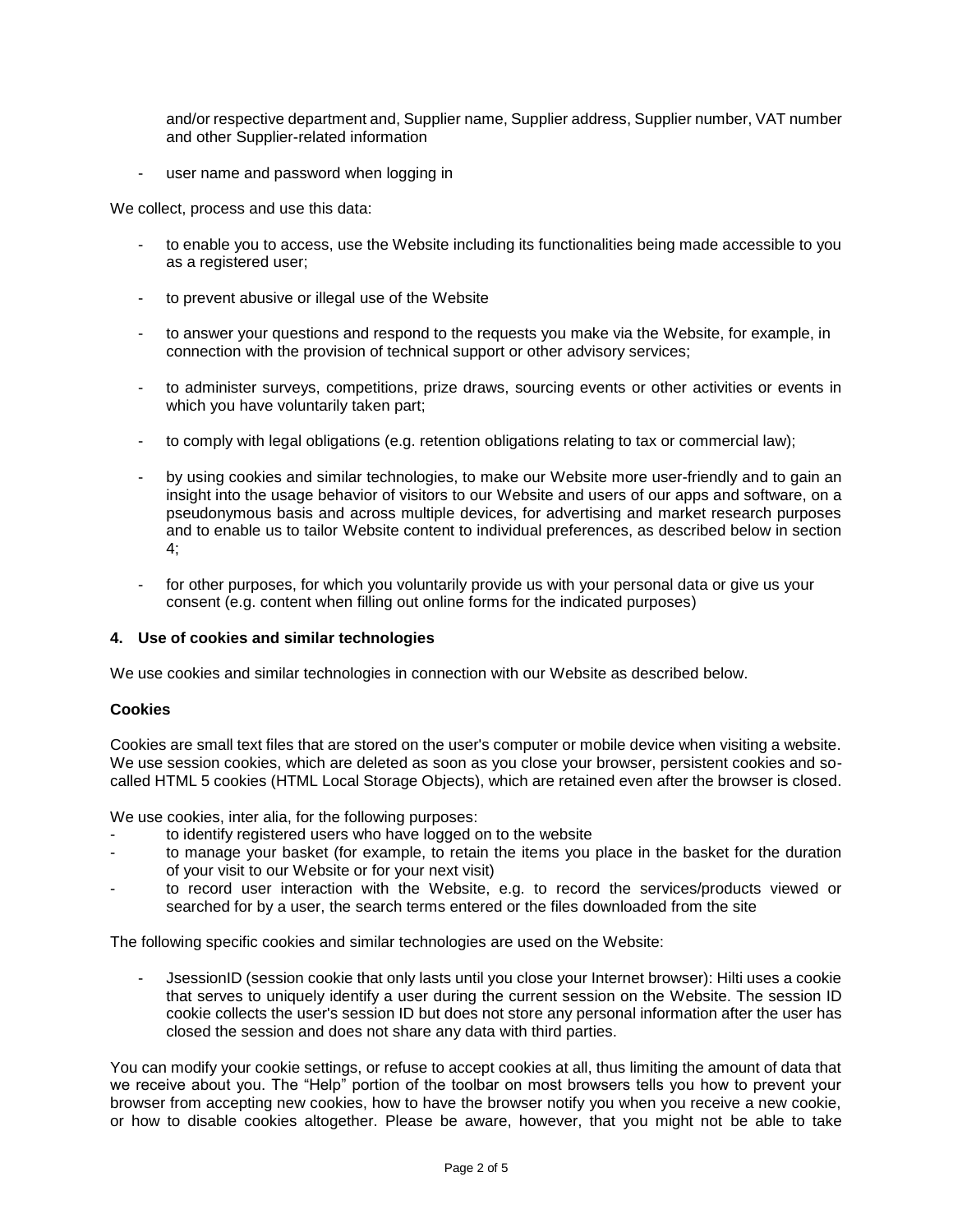advantage of some of the Website's features if you choose this option. For more information about cookies and how they work, please visit the <LINK>All About Cookies</LINK>website.

### **5. Information on the creation of anonymized user profiles**

We also use the above described cookies and similar technologies to help us understand the usage behavior of visitors to our Website using **anonymized** data and, where applicable, over multiple devices, for advertising and market research purposes and in order to tailor the Website to individual preferences.

## **6. Newsletter**

**By signing up for the email newsletter offered by Hilti, you agree that the data you provided when signing up to the newsletter (e.g. your email address) can be collected, processed and used by Hilti for the regular dispatching of emails containing company, product and service-related information such as news about new Hilti products or Hilti services or about Hilti marketing campaigns (e.g. competitions, discounts, promotions), about changes within the company or to invite you to Supplier surveys (e.g. on Supplier satisfaction or Supplier requirements).** 

**Information regarding consent:** consent to receive the newsletter is provided voluntarily and can be revoked at any time with immediate effect vis-à-vis Hilti**.** You can unsubscribe from the newsletter mailing list, for example, by simply clicking the unsubscribe link contained in the newsletter. Alternatively, you can modify the settings for your email address or mobile phone number in our "Preference Center" and choose what kind of messages, if any, you wish to receive from Hilti. You can access the "Preference Center" via your Supplier profile after registering on our Website or by clicking on the "Preference Center" link in the email.

## **7. Privacy consent for the building of Supplier and personal user profiles**

**By accepting this Privacy Policy, you agree that, for the purposes of tailored advertising, market research, organization of our business processes and the customization of our Website, apps and software, we can collect, process and use personalized Website usage data (such as subpages visited while on our Website, shopping history, including open and completed transactions, search terms entered, services/products viewed or searched for on the Website; shopping cart and payment information) in some instances, from multiple devices, and, as part of the creation of Supplier and user profiles, combine it with other personal data that we collected or will collect from you as part of our business relationship in the establishment, execution or termination of contractual relationships (e.g. name and official address, order and purchase history, your industry affiliation) and, where applicable and separately permitted by you, personalized usage data with respect to your use of other Hilti products and services (e.g., Hilti software or Hilti apps).** 

**Please note with regard to consent:** when you give the aforementioned consent, we use the data (including personal data) to analyze Supplier and user behavior, to evaluate the needs and opinions of our Suppliers and users on certain issues and to optimize sales and business traffic structures, and to analyze the impact of specific advertising measures**.** We also use the data (including personal data) for direct marketing purposes in order to send you, for example, information on products and services or marketing campaigns that could be of particular interest to you. You will only receive promotional emails, promotional SMS/MMS, promotional faxes or telemarketing calls if you have granted, and not revoked, additional explicit consent or we are legally entitled to do so. Privacy consent is given voluntarily and may be revoked at any time with future effect. Hilti reserves the right to further collect, process and use your personal data, even if you have revoked your consent, if and to the extent this required or permitted by law.

### **8. Why and with whom do we share personal data?**

For the purposes mentioned above, we may share your personal data with third parties, including other entities of the Hilti group of companies. We do not sell, trade, rent, dis-close, transfer or otherwise share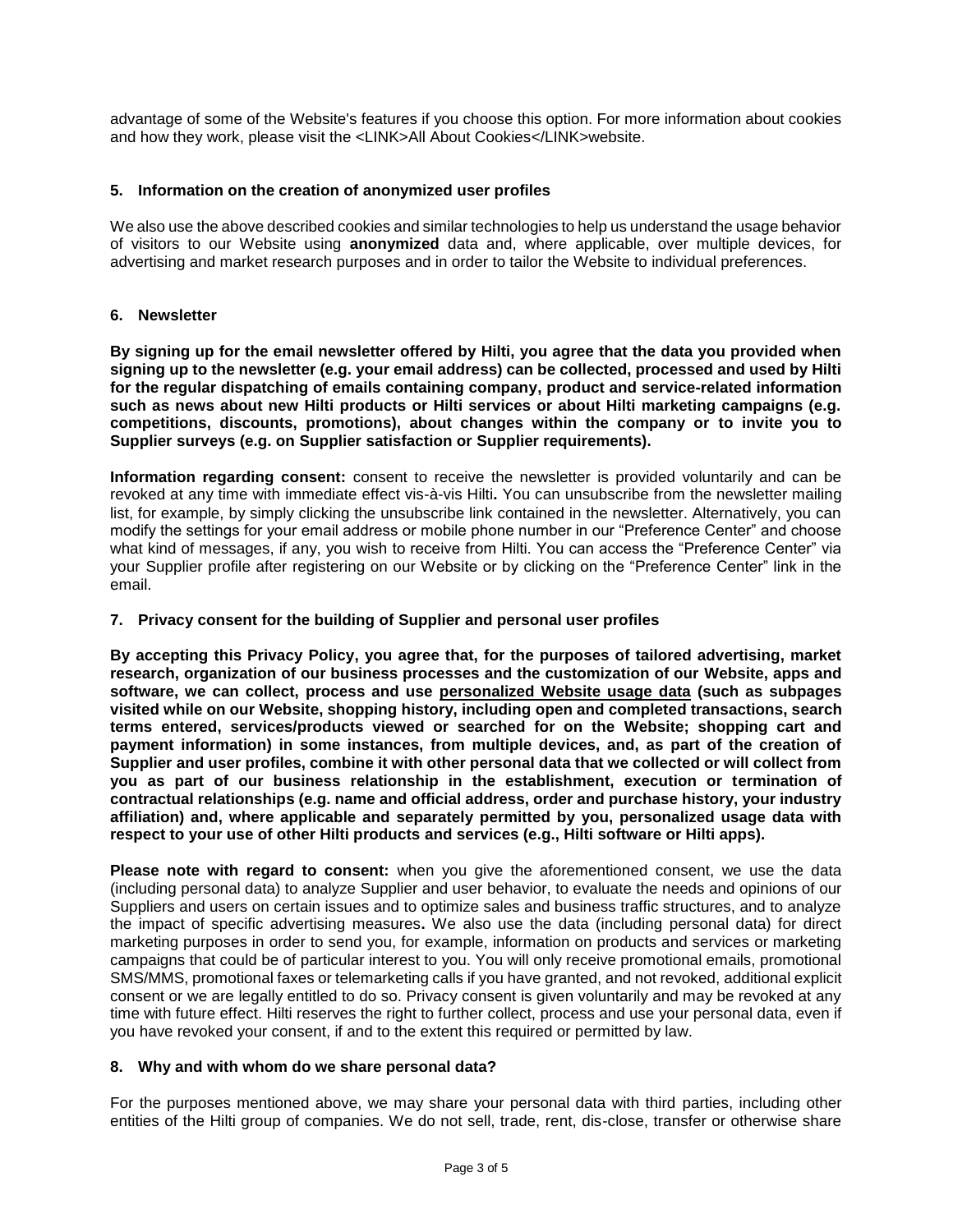your personal data, unless to the extent described in the following or as agreed by you in a specific context (e.g., where you consenting to other types of data transfers in connection with enrolling for a specific service). Whenever sharing personal data, we do so only in strict accordance with applicable laws. We will inform you of such sharing before your personal data is first disclosed to a third party.

Potential recipients of your personal data are listed in the following:

- Other Hilti group entities and Hilti business partners: We may share your personal data with other entities of the Hilti group of companies (e.g. Hilti Market Organizations) and with our business partners if there is a legitimate reason to do so (e.g., where a business partner renders parts of services ordered by you such as email service providers) and such sharing is legally permissible. A legal permission exists for instance if you have consented to such sharing of your personal data or if applicable law permits or requires it. In any case where we share your data with other entities of the Hilti group of companies or with our business partners we do so only for specific purposes.
- Third party service providers: We may employ third party service providers (i.e., companies or individuals engaged by us) to perform certain functions on our behalf and under our instructions. Examples include database management, maintenance services, web analytics, handling in-bound inquiries, delivering packages, sending postal mail and email, removing repetitive information from Supplier lists, analyzing data, providing sales and marketing assistance, processing credit card payments, and providing service. Third party service providers may for instance include IT companies, credit card processors, credit rating agencies or legal, financial and other advisors. Any third party provider will have access only to such personal data needed to perform its specific functions, and only for the purpose of performing these functions. We will ensure that any third party service provider is aware of and abides by these obligations. We will also ensure that any third party service provider treats your personal data no less protective as required by applicable data protection laws and that they adopt adequate technical and organizational security measures.
- Other users of the Website: If you use posting, chat, messaging or other interactive functions provided on our Website we may disclose your personal data to other users of the Website, but only as required in connection with such functions.
- Courts, law enforcement authorities and regulators: We may share personal data when in our view it is necessary to comply with the law, to protect the rights or safety of our Website, other users, or third parties (e.g., for fraud protection purposes). Without limitation, this may include cases in which we are required to share personal data by the law or binding order of courts, law enforcement authorities or regulators. We will carefully determine the permissibility of providing personal data in each such context, paying particular attention to the type of request, types of data affected and any impact that a disclosure of personal data would have on the user affected. Should we decide to disclose personal data in such context we will also consider ways of reducing the scope of the disclosure, for instance by redacting the information provided.

### **9. Will personal data be transferred abroad?**

The aforementioned recipients of your personal data may under certain circumstances be located in another country. This may include countries in which the applicable data protection provide a lesser degree of data protection than in the EU/EEA or Switzerland. In such cases, Hilti will nevertheless ensure an adequate level of protection for your data, e.g. Hilti will require the recipient to sign the so-called EU Standard Contractual Clauses. These are contractual clauses that were adopted by the European Commission for the purpose of ensuring an adequate level of data protection for the transfer of personal data to non-member countries of the EU/EEA.

# **10. Your rights**